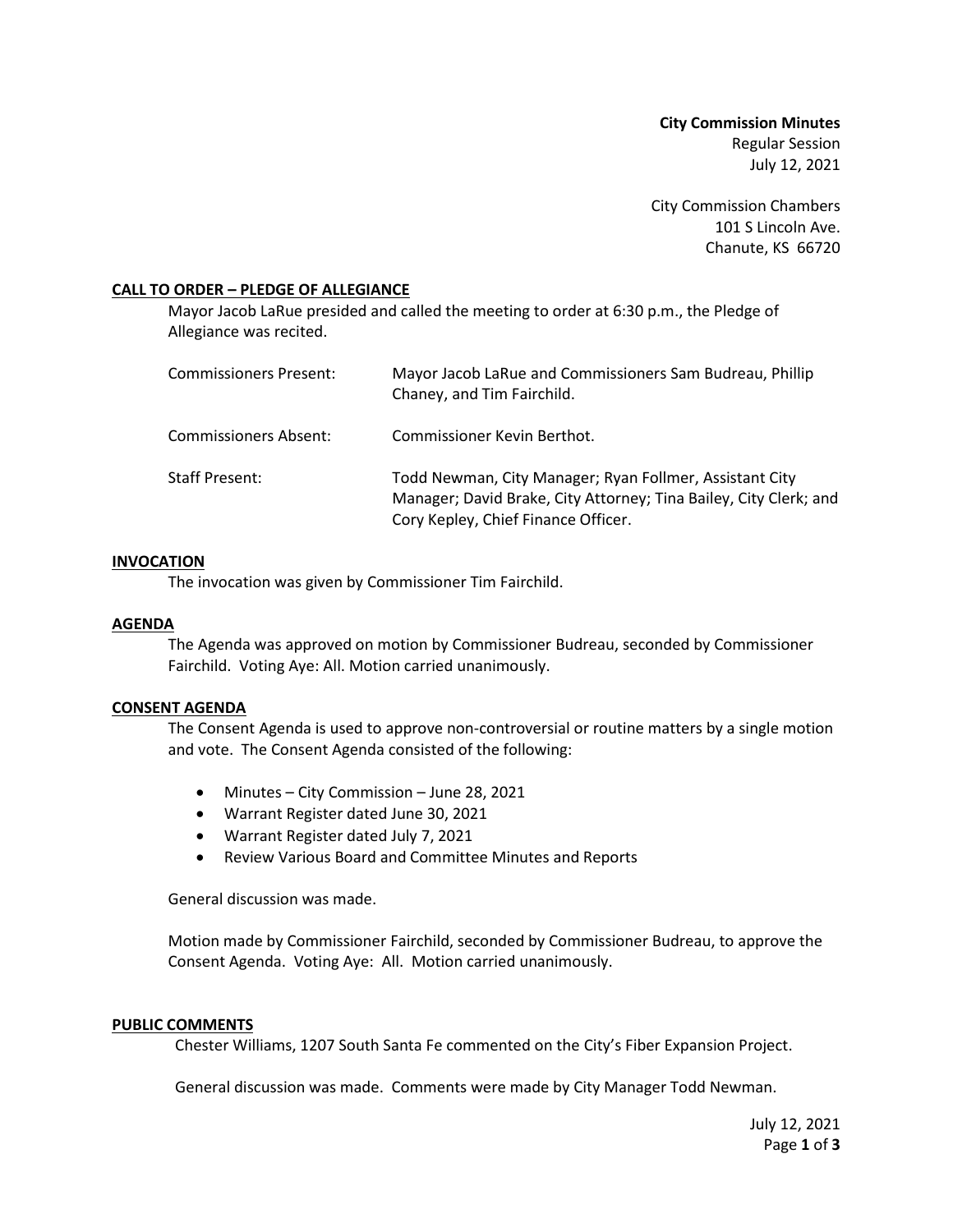## **CITY MANAGER'S REPORT**

City Manager Todd Newman gave his report on City activities and operations. Items reported on included an update on the 2021 Mill and Overlay Project, the Hike and Bike Trail Overlay Project, the July 17<sup>th</sup> Fireworks Display, the closing of Green Environmental Inc. C&D Landfill located at  $11<sup>th</sup>$  & Katy, the July 20, 2021 Budget Work Session, the sinkhole and sidewalk repair on South Santa Fe located north of  $21<sup>st</sup>$  Street, and an update on Stonecreek Golf Course Bridge #9 replacement.

General discussion was made.

## **NEW BUSINESS**

# **REQUEST FOR TEMPORARY ROAD CLOSURE – HOWARD'S HOT ROD CAR CLUB**

Howard Alger, Howard's Hot Rod Car Club is requesting permission to temporarily block Evergreen Avenue from Main to Hwy 39 on Saturday, September 25, 2021 in order to hold his annual car show. The event will be held 8:00 a.m. - 5:00 p.m.

Motion made by Commissioner Budreau, seconded by Commissioner Fairchild, to approve the Request for Howard's Hot Rod Car Club to temporarily block Evergreen Avenue from Main to Hwy 39, on Saturday, September 25, 2021, from 8:00 am – 5:00 pm. Voting Aye: All. Motion carried unanimously.

### **VOLUNTARY DEMOLITION PROGRAM**

At the regular meeting on June 28, 2021, the City Commission discussed bringing back the voluntary demolition program for residential noncommercial single-family structures. During discussion, the Commission talked about allowing a five (5) structure test period during 2021.

With Commission direction, staff has developed a Demolition Permit Acknowledgement Agreement for consideration. Residents are limited to one demolition agreement per calendar year.

General discussion was made. Comments were made by City Attorney David Brake, Assistant City Manager Ryan Follmer, and City Manager Todd Newman.

Motion made by Commissioner Budreau, seconded by Commissioner Chaney, to Approve the Demolition Permit Acknowledgement Agreement for five (5) residential owners as presented. Voting Aye: All. Motion carried unanimously.

# **PROPERTY RESOLUTION – 1212 SOUTH GARFIELD PROPERTY RESOLUTION – 1320 SOUTH PLUMMER PROPERTY RESOLUTION – 221 WEST HICKORY PROPERTY RESOLUTION – 222 SOUTH KANSAS PROPERTY RESOLUTION – 218 EAST 12TH**

General discussion was made. Comments were made by Assistant City Manager Ryan Follmer and City Manager Todd Newman.

Motion made by Commissioner Fairchild, seconded by Commissioner Budreau, to adopt resolution declaring that the above properties are in violation of Chanute Municipal Codes and